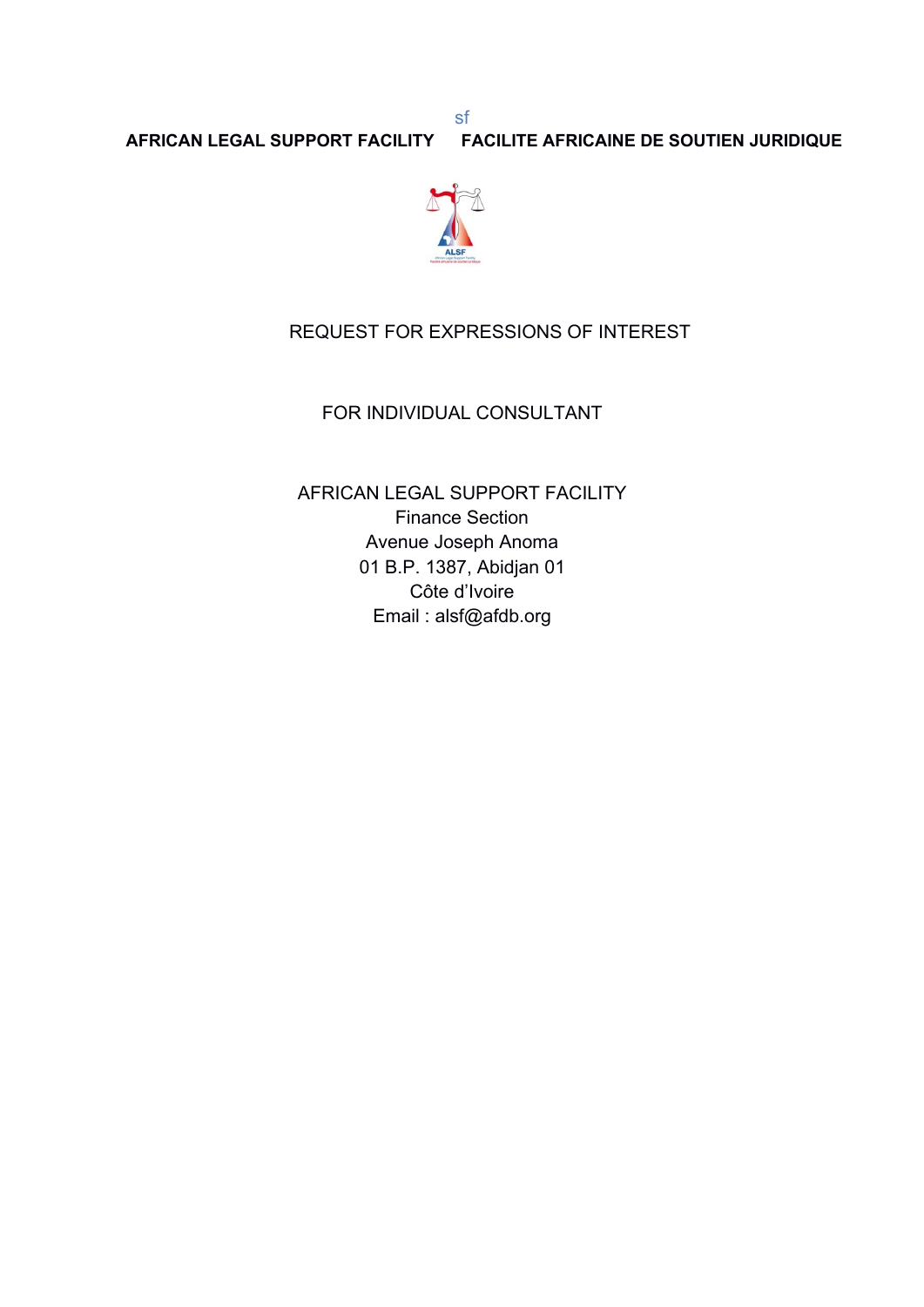- 1. The African Legal Support Facility hereby invites Individual Consultants to indicate their interest in the following Assignment: Consultancy Services for Financial Management and Financial Reporting.
- 2. The services to be provided under the assignment relate to the provision of Financial Management and Financial Reporting expertise to the Finance Section of the African Legal Support Facility about the design of a strategic tool of Financial Management to ensure sound decisions-making. For more details, please refer to the Terms of Reference annexed below.
- 3. The Finance Section invites Individual Consultants to indicate their interest in providing the above-described services. Interested Consultants shall provide information on their qualifications and experience demonstrating their ability to undertake this Assignment (documents, reference to similar services, experience in similar assignments, etc.).
- 4. The eligibility criteria and the selection procedure shall be in conformity with the African Development Bank's Procurement Policy for Recruitment of Individual Consultants. Please, note that interest expressed by a consultant does not imply any obligation on the part of the Bank to include him/her in the shortlist.
- 5. The estimated duration of services is 6 Months, and the estimated starting date is 15 March 2022 and will be based at the Bank's Headquarters in Abidjan.
- 6. Interested Individual Consultants may obtain further information at the address below during the Facility's working hours: Between 8:00 and 17:00 hours local time.
- 7. Expressions of interest must be received at the address below no later than 28 February 2022 at 17:00 hours local time and specifically mentioning Consultancy services for Financial Management.

## AFRICAN LEGAL SUPPORT FACILTY Avenue Joseph Anoma 01 B.P. 1387 Abidjan 01 Côte d'Ivoire Attention : Franck Angelo TELLA (f.tella@afdb.org)

### EVALUATION CRITERIA

8. The following criteria with the corresponding weights shall be considered in the selection of the candidate: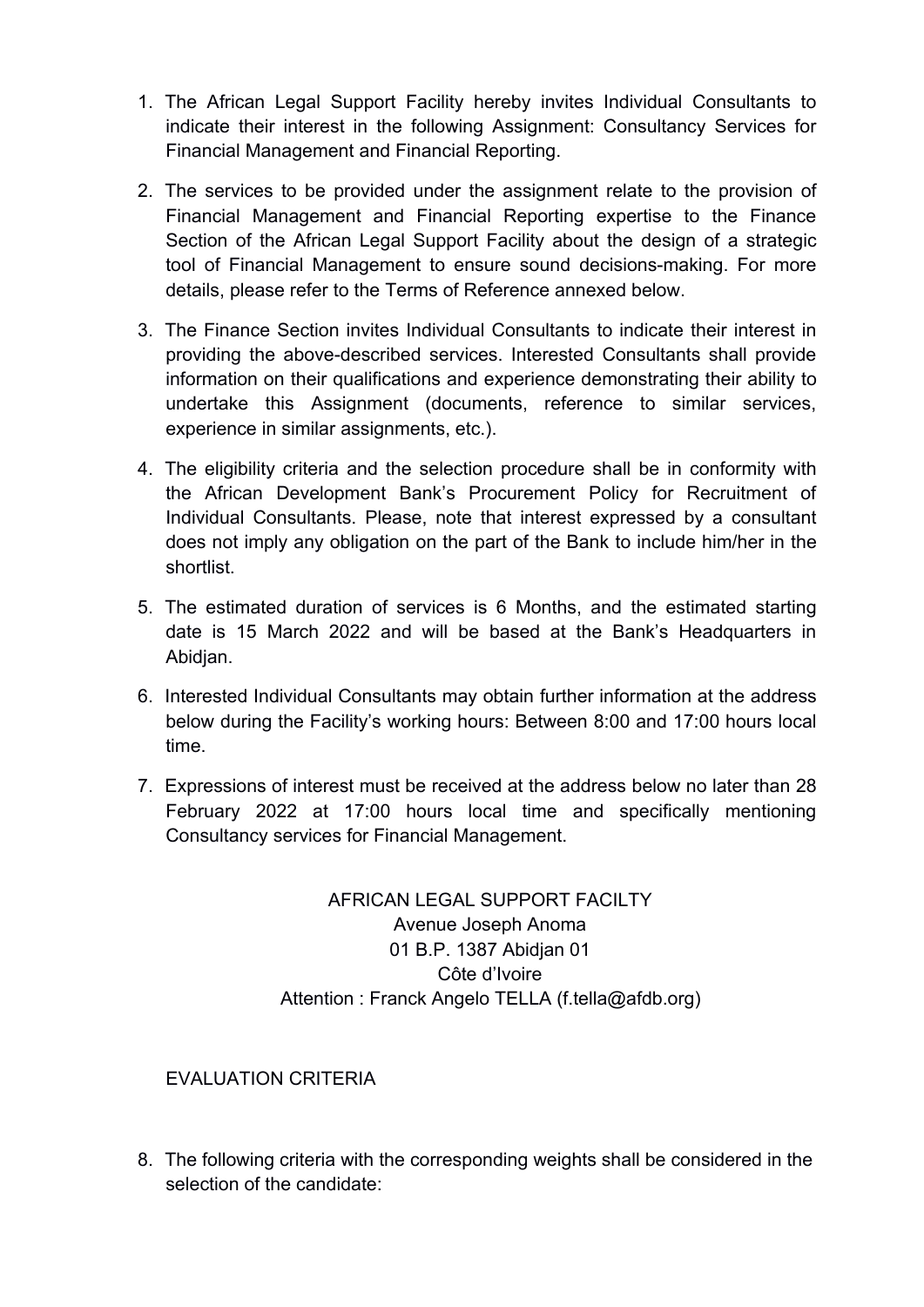| <b>CRITERIA</b>                                                                             | <b>WEIGHT</b> |  |
|---------------------------------------------------------------------------------------------|---------------|--|
| General qualifications and adequacy for the proposed<br>Assignment                          | 30            |  |
| Similar experience in expertise of the Assignment as<br>described in the Terms of Reference | 50            |  |
| Experience with the Bank or other international donors                                      | 10            |  |
| Language proficiency                                                                        | 10            |  |

## **Terms of Reference for a Financial Management & Reporting Consultant**

## **1. Background**

The African Legal Support Facility ("ALSF") is an international organization hosted by the African Development Bank ("AfDB") in Abidjan, Côte d'Ivoire, and its main objectives include: (i) assisting African Governments in defending against litigation brought against them by vulture funds (and other such entities); (ii) providing legal advisory services to African Governments in the negotiation of complex commercial transactions relating to extractive resources, infrastructure, PPPs, debt, and related commercial agreements; (iii) capacity building for lawyers related to the above; and (iv) development of knowledge products.

The ALSF requires the services of a consultant (the "Consultant") to develop financial management tools to better deliver on its objectives and financial reporting requirements. The Facility aims to enhance the management of its administrative and operational financial resources and better communicate on its financial performance to all its donors and other stakeholders.

As stipulated in the Memorandum of Understanding between the AfDB and the ALSF signed on 22 July 2010, the Finance and Financial Control Division of the AfDB maintains a Multi-donor Trust Fund Account on behalf of the ALSF in line with modified cash basis accounting policies. Channeling of funds through a multi-donor account aligns with the current AfDB policies to harmonize; coordinate and manage donor resources. Alongside this, the ALSF also commits and signs separate agreements with its donors.

As a strategic tool of Financial Management to ensure sound decisions-making, the ALSF recommends that the Consultant has good knowledges of multi-donor's trust fund account especially in the management of donor contribution, and allocations of funding within an international organization.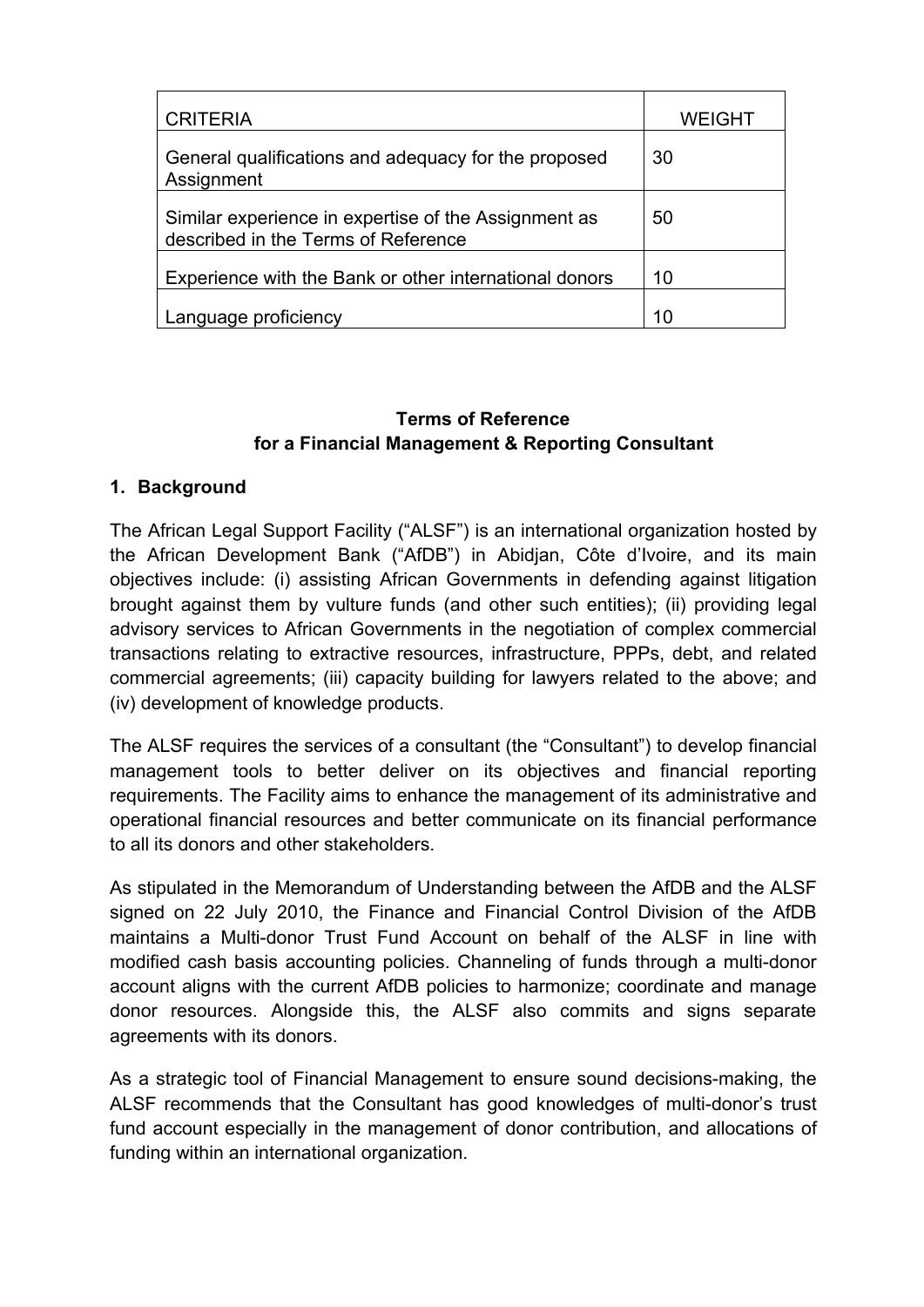The ALSF therefore requires the development of a specific financial management tools to rationalize and enhance interpretation of its financial information and optimize the utility of its financial resources.

## **2. Objectives**

To update and improve the ALSF's internal financial control system and donor reporting. The process will include a review of its Donor Financial Performance Report and the development of tools for the monitoring of the liquidity needs and for the allocation of commitments/disbursements based on the ALSF multi-donors funding account in respect of each donor's agreement and ALSF different pillars of intervention.

## **3. Activities & Deliverables**

The Consultant will be working in collaboration of the Senior Budget and Finance Officer to achieve the objectives. The following activities are expected to be undertaken by the Consultant.<br>a) Update of the Donor Financial Performance Report

- - i. Review ALSF contributions received since inception.
	- ii. Review ALSF's commitments as of the years 2019, 2020 and 2021.
	- iii. Review and assess ALSF's Donor Funding Report for the year 2019 and 2020.
	- iv. Develop a comprehensive ALSF Donor Financial Performance Report based on ALSF's Audited financial Statements for the year end 2019, 2020 and 2021.
	- v. Design a financial tool to automate the allocations of commitments based on the ALSF multi-donors funding account in respect of each donor's agreement restrictions and ALSF different pillars of intervention.
	- vi. Ensure that the above-mentioned financial tool is reconcilable with ALSF's financial statements as prepared quarterly by the African Development Bank based on the SAP financial data.
- vii. Liaise with ALSF's auditors for the audit of the Donor Financial Performance Report 2021.
- b) Development of a tool to optimize ALSF's fund allocation process
	- i. Review of ALSF's current processes to allocate funding to projects in the AfDB's SAP system.
	- ii. Design a financial tool that monitors the ALSF's liquidity needs and identifies the commitments to be made in SAP based on the input of the ALSF's Operations team.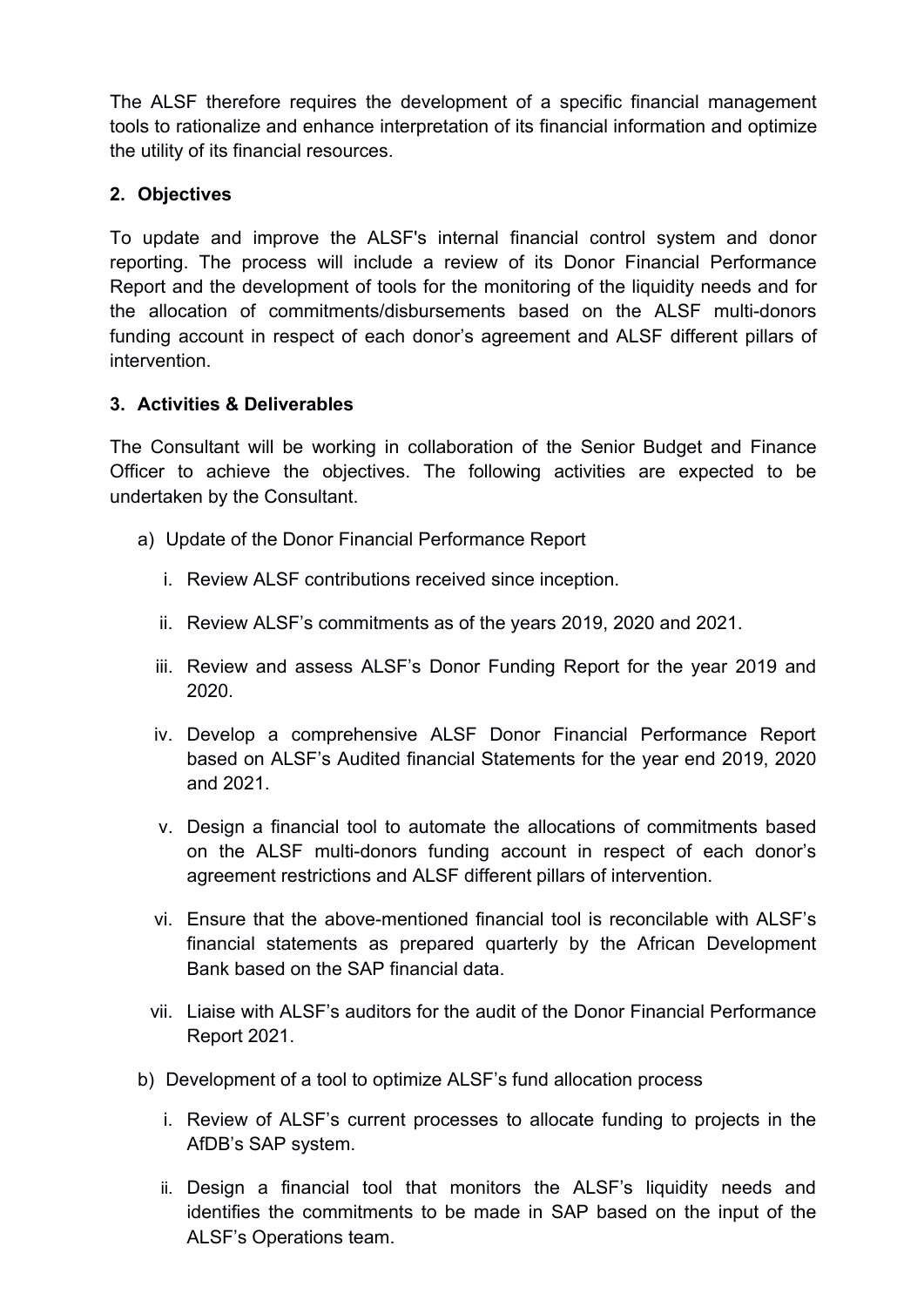- c) Provide recommendations for the improvement of ALSF's internal financial control system and donor reporting.
- d) Perform such other tasks relating to the assignment as may be required by the Director of the ASLF.

#### **4. Required Skills, Qualifications and Experience**

The Consultant should have the following skills, qualifications, and experience:

- The Consultant should have expertise in financial organization and management, with special focus on the reporting of international donor funding.
- A master's degree in finance or accounting; a professional accounting certification/qualification (CPA, CA, ACCA or equivalent) would be a plus.
- A minimum of 6 years relevant experience.
- Knowledge of International Financial Reporting Standards, International Public Sector Accounting Standards, and International Standards on Auditing
- Competence in the use of bank standard software, and ability to help organize data and information retrieval systems; knowledge of SAP is desirable.
- Excellent knowledge of the AfDB and other Multilateral Development Banks' financial reporting systems.
- Strong interpersonal skills and commitment to work in a team-oriented and multicultural environment.
- Excellent ability to make presentations and participate in meetings of a financial nature.
- Proven ability to conceptualize, design and implement financial management tools suitable for the ALSF that operates in conformity with stated instruments and in accordance with its policies and guidelines.
- An understanding of the project cycle management and demonstrated experience in providing guidance and advice on the application of project cycle management systems within the context of liquidity monitoring and donor funding reporting.
- Ability to write reports and complete tasks on a timely basis; and
- Excellent working knowledge of English or French with a good knowledge of the other one.

#### **5. Duration of Assignment and Location**

The duration of the assignment shall be 6 months and shall commence on 15 March 2022.

The duty station for this assignment is Abidjan, Cote d'Ivoire; it may, however, be remotely if the Consultant secures reliable technology and network connection to smoothly implement her/his duties virtually. The successful candidate will have to fulfil all AfDB's requirements for travel for official missions.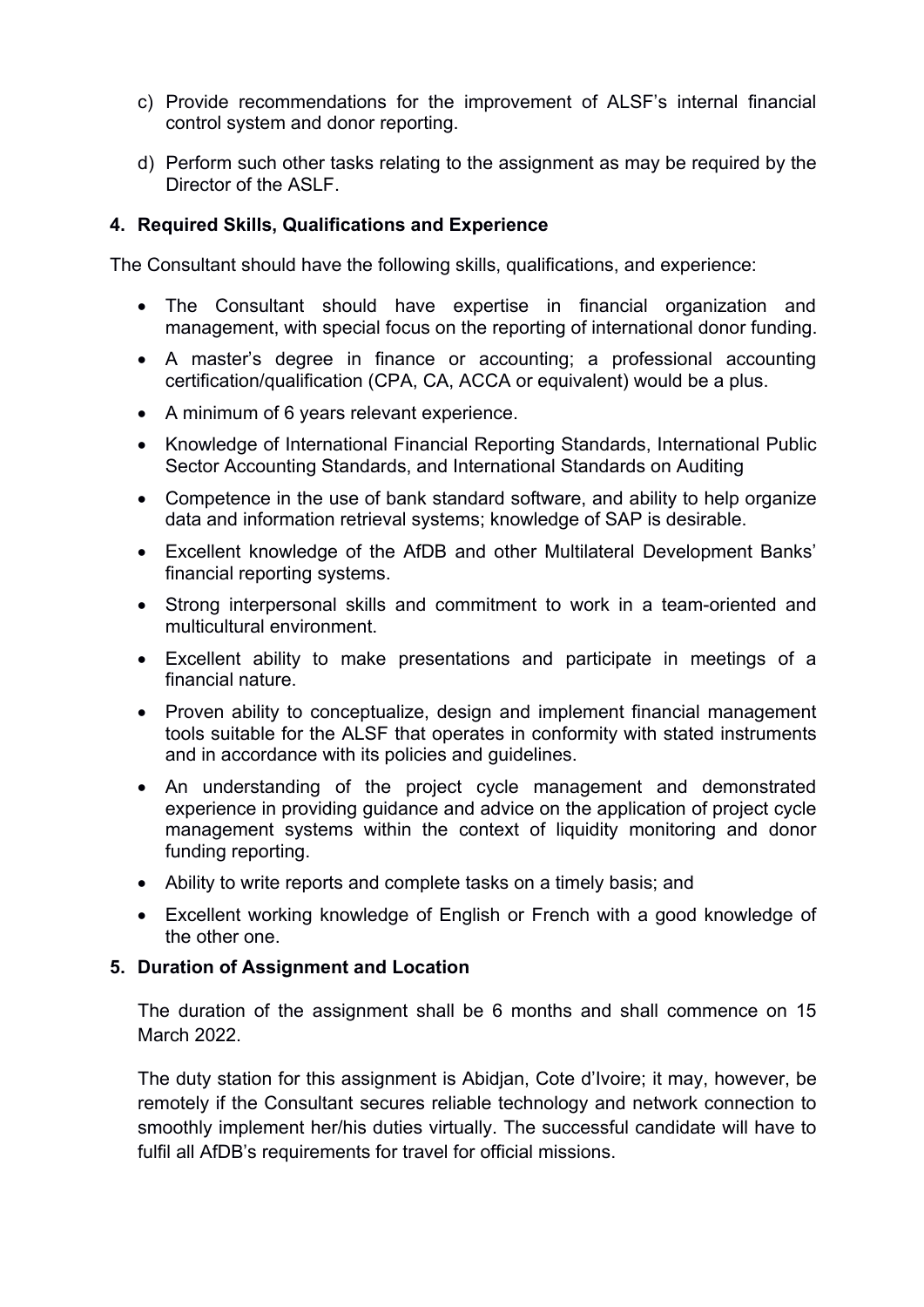### **6. Remuneration and Other Provisions**

The Consultant will receive a monthly-lump sum. No additional benefits or allowances will be paid. She/he will be responsible for its own health insurance and accommodation costs. The ALSF will cover full costs of any required missions and provide per diems in accordance with rules governing consultant mission travel.

Please attach an updated Curriculum Vita based on the following template: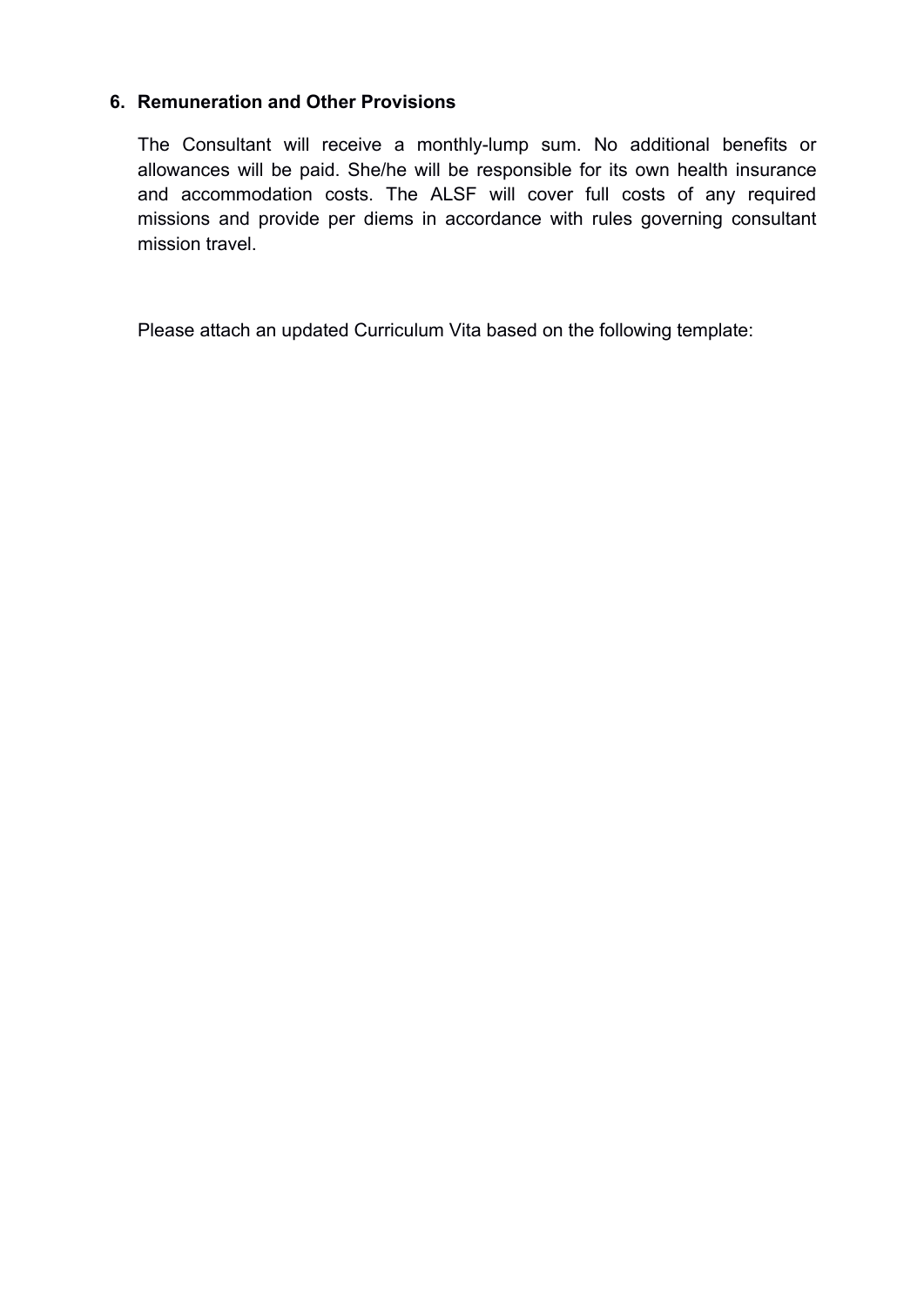## MODEL CURRICULUM VITAE(CV)

Title of the Assignment: Department: Surname: Surname: First Name: Birth Date: Nationality: Nationality: Address: Country: Telephone: E-mail:

| be provided | Brother/sister, Son/daughter, etc. ° employed in the African<br>Development Bank? if « Yes », the following data must | Are any of your family members (spouse/partner, father/mother,<br>Yes<br>No. |                     |  |  |
|-------------|-----------------------------------------------------------------------------------------------------------------------|------------------------------------------------------------------------------|---------------------|--|--|
| Name        | Relationship                                                                                                          | Organization Unit                                                            | Place of Assignment |  |  |
|             |                                                                                                                       |                                                                              |                     |  |  |

| Language<br>Level  | Read                      | Written                   | Spoken                    |
|--------------------|---------------------------|---------------------------|---------------------------|
| English            | Fair                      | Fair                      | Fair                      |
|                    | Good                      | Good                      | Good                      |
|                    | Excellent                 | Excellent                 | Excellent                 |
| French             | Fair                      | Fair                      | Fair                      |
|                    | Good                      | Good                      | Good                      |
|                    | Excellent                 | Excellent                 | Excellent                 |
| Other<br>(specify) | Fair<br>Good<br>Excellent | Fair<br>Good<br>Excellent | Fair<br>Good<br>Excellent |

## **Key Qualifications:**

Please provide (i) a summary of your experience and training highlighting the most relevant for the proposed assignment, and (ii) the responsibilities which you exercised. Utilize one half-page maximum.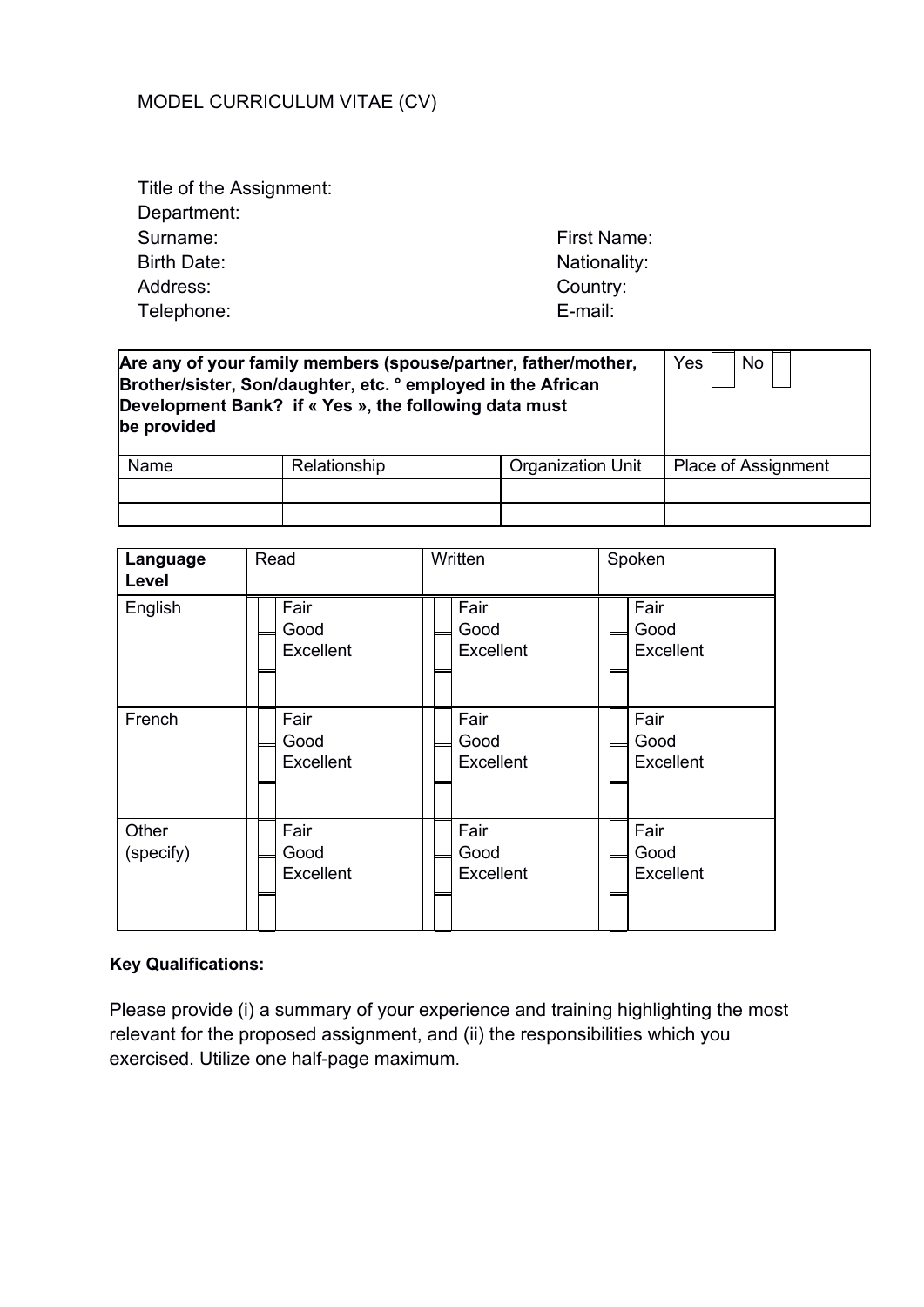#### **Education (University Level and above only):**

| Name of University -<br>City - Country | Period |    | Diploma Obtained | Main Topic / Major |  |
|----------------------------------------|--------|----|------------------|--------------------|--|
|                                        | From   | To |                  |                    |  |
|                                        |        |    |                  |                    |  |
|                                        |        |    |                  |                    |  |
|                                        |        |    |                  |                    |  |

#### **Professional Training:**

| Name of Training<br>Institution- City -<br>Country | Type of Training | Period |      | Certificates or Diploma<br>Obtained |  |
|----------------------------------------------------|------------------|--------|------|-------------------------------------|--|
|                                                    |                  | From   | From |                                     |  |
|                                                    |                  |        |      |                                     |  |
|                                                    |                  |        |      |                                     |  |
|                                                    |                  |        |      |                                     |  |
|                                                    |                  |        |      |                                     |  |

#### **Employment Record:**

Begin with your most recent employment. For each job since your master's degree achievement, please indicate:

- Name of the Employer
- Type of Activity/Business of the Employer
- Title / Function
- Place of Employment
- Brief Description (three lines maximum) of main accomplishments and responsibilities

#### **Reference:**

Please indicate the name and address of three persons with no family relationship with yourself, familiar with your character and titles.